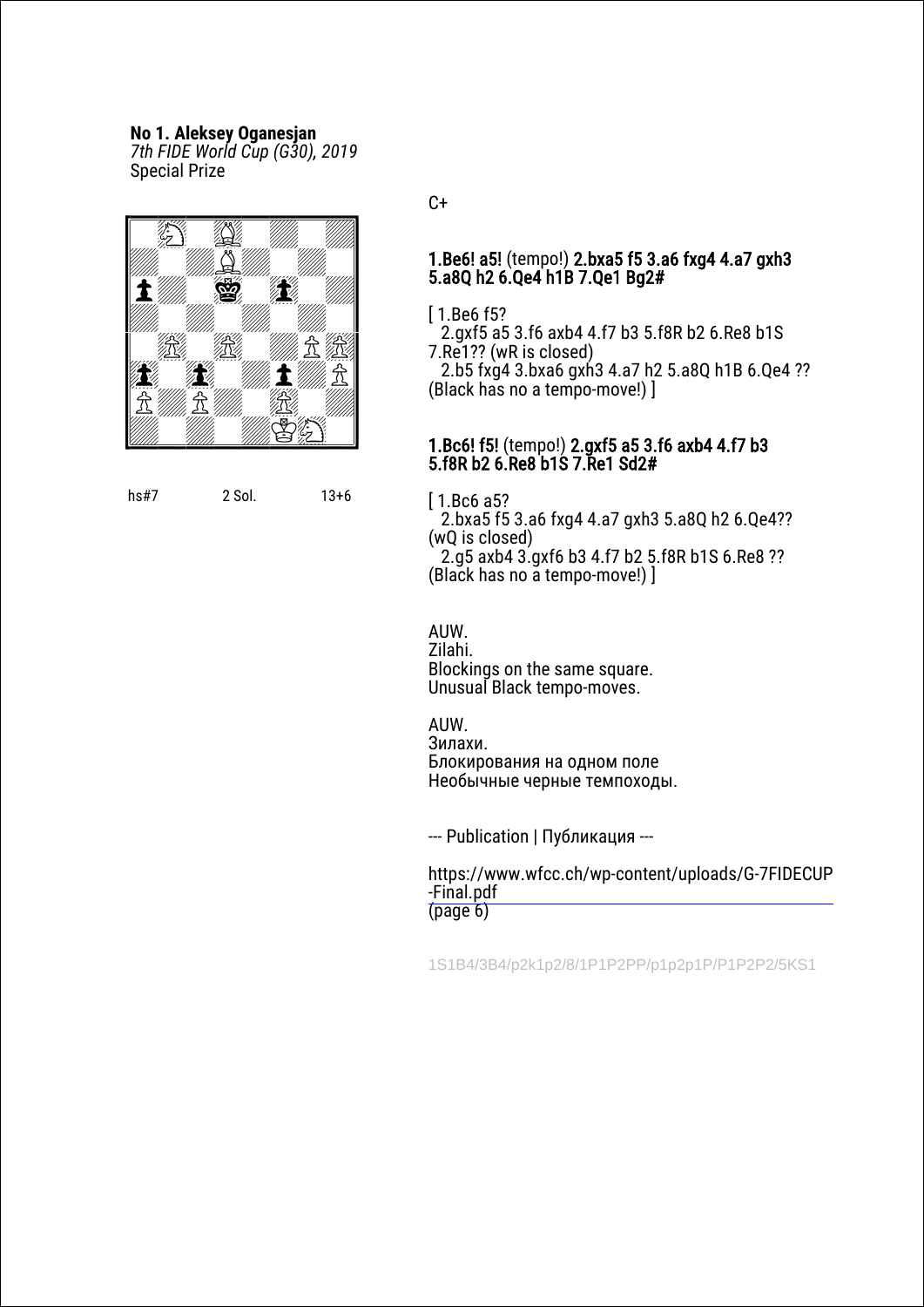**No 2. Aleksey Oganesjan**

*СЕМЬ ШАХМАТНЫХ НОТ (Seven chess notes) (167/8432), 2019* 1st Prize



 $hs#8$  3+4

#### $C+$

1.Kb2 h6!! (tempo!) 2.a4 h5 3.a5 h4 4.a6 h3 5.a7 h2 6.a8Q h1Q 7.Qa1! Sa6! (S~?) 8.Ka3+ Qxa1#

[ 1...h5? ... 5.a7 h1Q 6.a8Q Q?? - wQ has no a tempo-move! ]

Mutual excelsiors with further corner-to-corner moves.

Complicated Klasinc: wK opens a line for wP and closes this line for promoted wQ. Subtle tempo-move 1...h6!

Взаимные эксцельсиоры с последующими ходами ферзей из угла в угол. Усложненный Класинц: белый король открывает линию для своей пешку, а закрывает - уже для ферзя. Очень тонкий темпоход 1...h6!

--- Publication | Публикация ---

СЕМЬ ШАХМАТНЫХ НОТ (Seven chess notes), No 167 (12/2019), page 20, problem 8432

--- Award | Итоги ---

[http://7shahmat.ru/files/awards/2018/itogi\\_skazki](http://7shahmat.ru/files/awards/2018/itogi_skazki_2019.pdf) \_2019.pdf

6bk/7p/6P1/8/1s6/K7/P7/8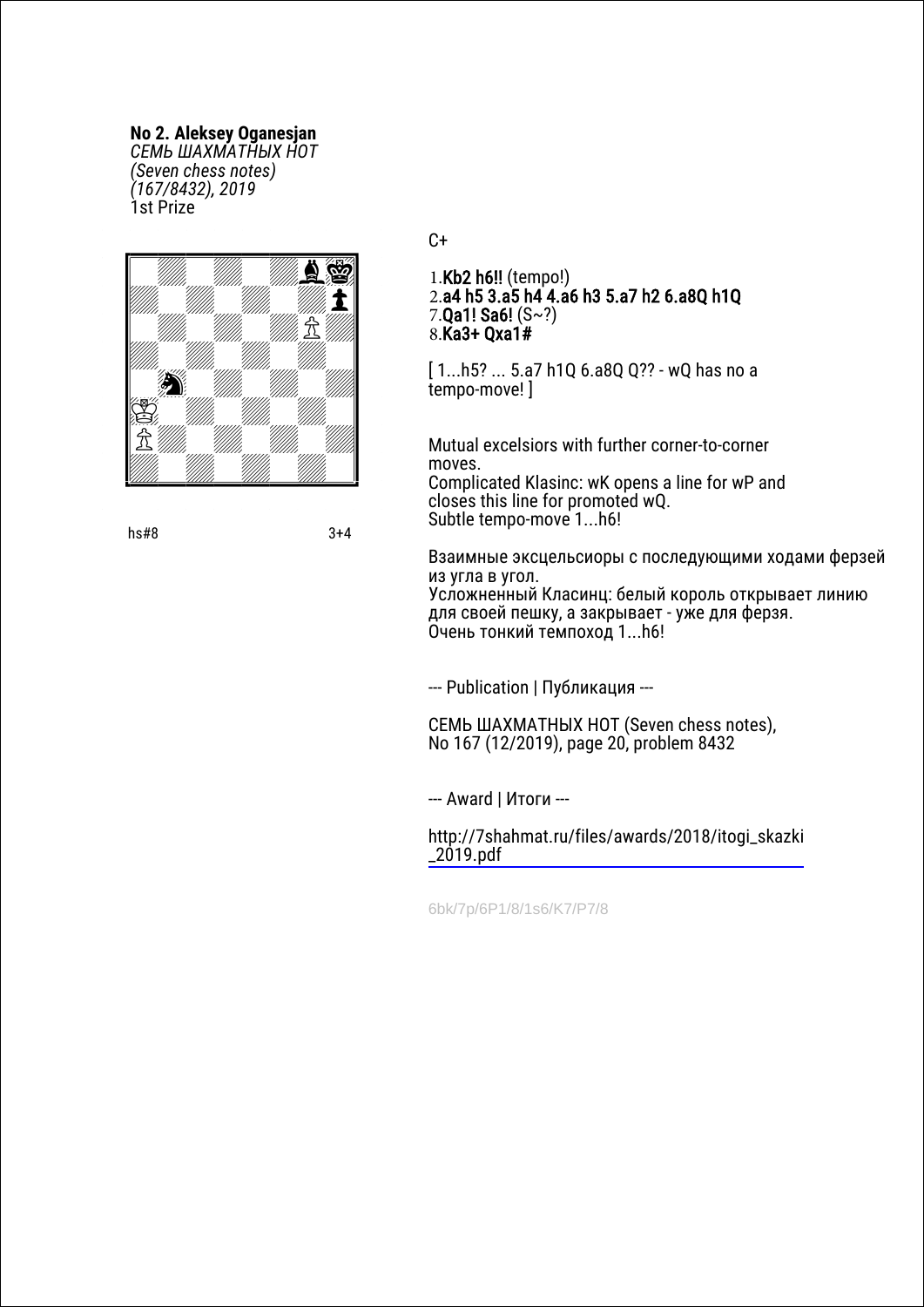## **No 3. Aleksey Oganesjan**

*ШАХМАТНАЯ КОМПОЗИЦИЯ (Shahmatnaja Kompozitsija) (148/G18), 2019* 4th HM



 $C+$ 

1.Sd8-e6! (Re6?) f:e6 2.R6d5! (R4d5?) e:d5 3.Rc4! (Qc4?) d:c4  $4.$ Sa1-b3! (Qb3?) c:b3 5.Qa2! b:a2 6.d8S a1S 7.Sd8-e6 Sa1-b3#

Black slow excelsior provided by 5 White sacrifices with anti-dual avoidances.

Черный медленный эксцельсиор, обеспечиваемый пятью белыми жертвами с выбором четырех из них.

--- Publication | Публикация ---

ШАХМАТНАЯ КОМПОЗИЦИЯ (Shahmatnaja Kompozitsija), No 148, [http://www.selivanov.world/download/Awards/SK/\\_ШК](http://www.selivanov.world/download/Awards/SK/_%D0%A8%D0%9A-148_%D0%BE%D1%80%D0%B8%D0%B3%D0%B8%D0%BD%D0%B0%D0%BB%D1%8B.pdf) -148\_оригиналы.pdf

problem G18

--- Award | Итоги ---

[http://selivanov.world/images/Rasovye/%D0%A8%D0%9](http://selivanov.world/images/Rasovye/%D0%A8%D0%9A2019.pdf) A2019.pdf

3S3k/3P1p1P/3R1pP1/5P2/Q2R4/3p4/1PpP4/S1K5

hs#7 12+5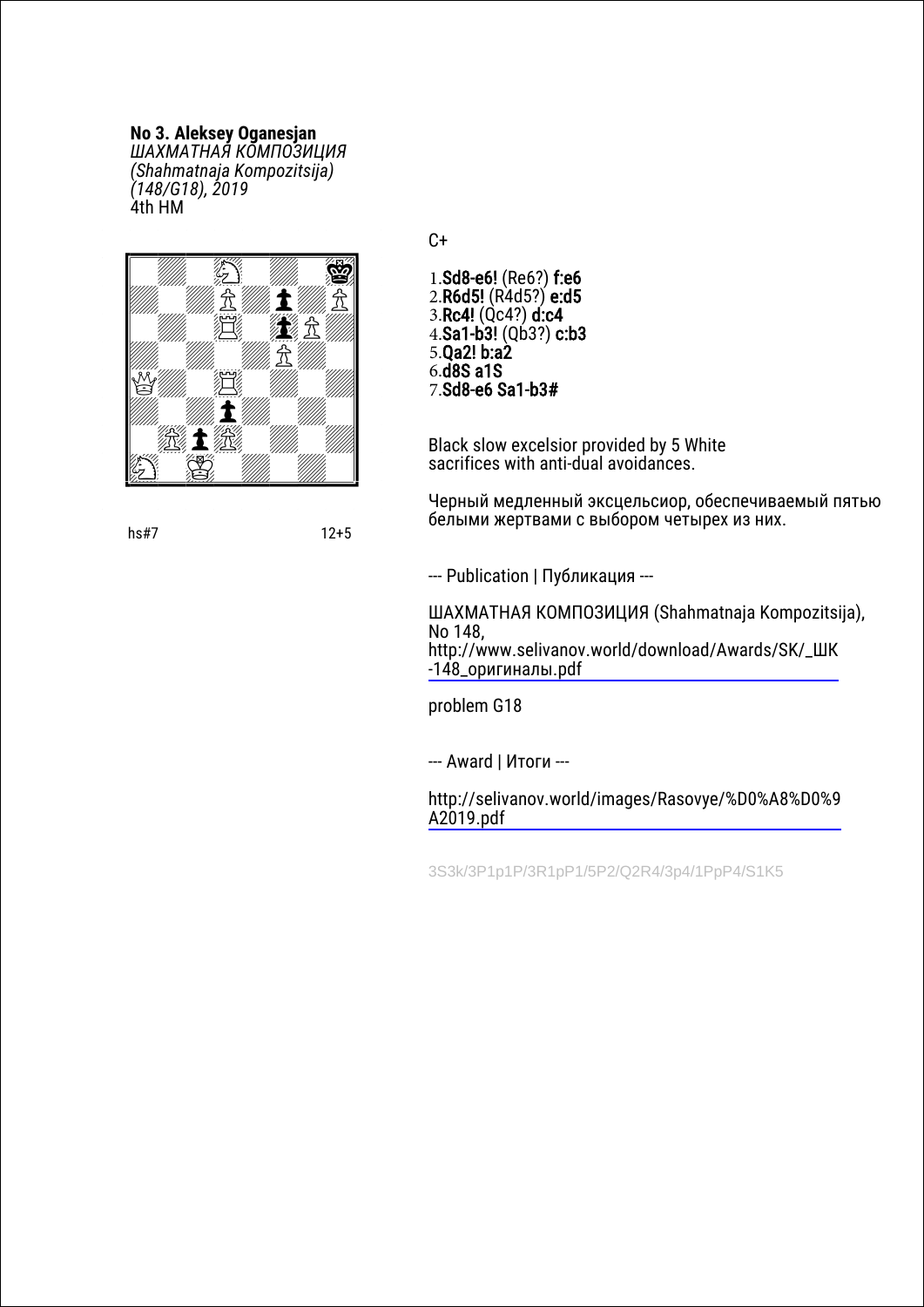# **No 4. Aleksey Oganesjan**

*8th FIDE World Cup, 2020* 2nd Сomm.



hs#6.5 10+8

 $C+$ 

## 1...bxc2+! (dxc2+?) 2.Kc1 Sb3+! 3.axb3 a2 4.Sf6+! gxf6 5.g7 a1S 6.g8S Kf8 7.Sxf6 Sxb3#

"Monkey Knight Phoenix": Monkey theme with Phoenix and switchbacks of promoted Knights on fields where initial Khights were sacrificed and additionally - symmetrical moves of Kings.

"Обезьяний коневой феникс": обезьянья тема с фениксом коней и их возвратами на поля, где они были пожертвованы, а также дополнительно симметричные ходы королей.

#### --- Publication | Публикация ---

[https://www.wfcc.ch/wp-content/uploads/G-8FIDECUP](https://www.wfcc.ch/wp-content/uploads/G-8FIDECUP-Final.pdf) -Final.pdf (page 11)

4k1S1/5ppp/3P2PP/8/4P3/pp1p4/PPPP4/s2K4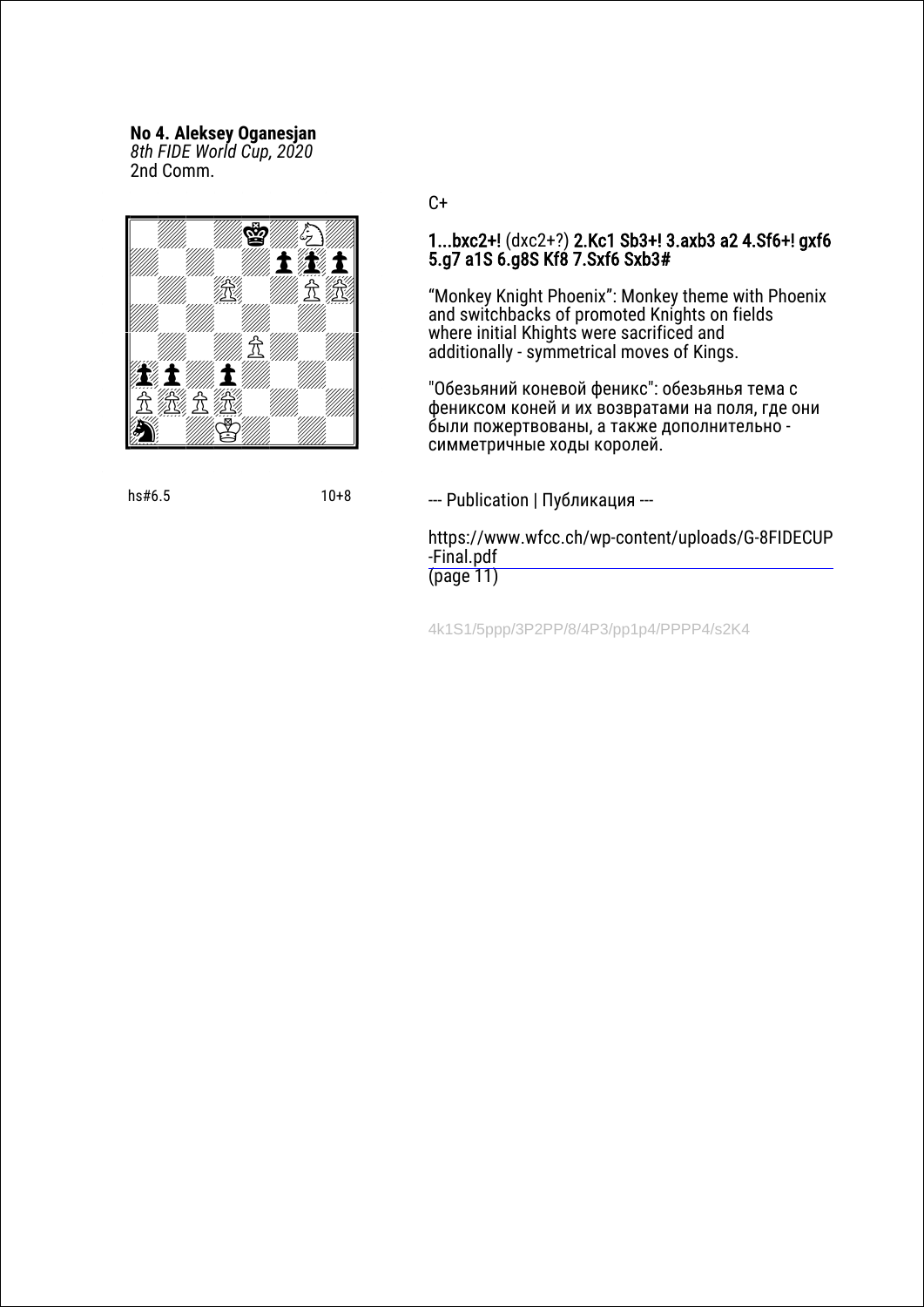#### **No 5. Aleksey Oganesjan** *Julia's Fairies (1633), 2021* 3rd HM



s#5 **Circe** 11+5

Main plan: 1.b4 axb4[+wPb2]#, but 1...cxb3 e. p.

1.g4? fxg4[+wPg2] 2.Be2! g3 3.b4 axb4[+wPb2]#,  $1...c3!$ 

# 1.b4!

1...cxb3 e.p.[+wPb2]

2.Bxb3[+bPb7] (Kxb3/axb3?) 2...bxc6[+wRh1]

3.Rh6! cxd5[+wPd2]

4.Bc4+ dxc4[+wBf1]

5.b4 axb4[+wPb2]#

## 1...c3 2.Bb3 c2 3.Bc1 f4 4.Rf6! f3 5.gxf3[+bPf7] axb4[+wPb2]#

"Logical en passant uncapture": 1) initially the main plan is not successful immediately due to en passant capture; 2) nevertheless, at the beginning of solution, White allows Black to execute e. p.; 3) fairy "en passant uncapture" happens: both Pawns returns on its diagram squares; 4) despite the returns of both Pawns on its initial places, en passant capture becomes impossible for some reason. So the main plan becomes successful.

Парадокс "Логическое разовзятие на проходе": 1) в начальной позиции главный план сразу не проходит из-за взятия на проходе; 2) тем не менее в начале решения белые позволяют

чёрным взять на проходе; 3) далее происходит чисто сказочное "разовзятие на проходе": обе пешки возвращаются на свои диаграммные поля;

4) несмотря на этот возврат, взятие на проходе становится невозможным по какой-то причине. И как раз из-за этой невозможности, главный план теперь проходит.

--- Publication | Публикация ---

<https://juliasfairies.com/problems/no-1633/>

--- Award | Итоги ---

[https://juliasfairies.com/wp-content/uploads/JF-2](https://juliasfairies.com/wp-content/uploads/JF-2021-II-Award.pdf) 021-II-Award.pdf (page 12)